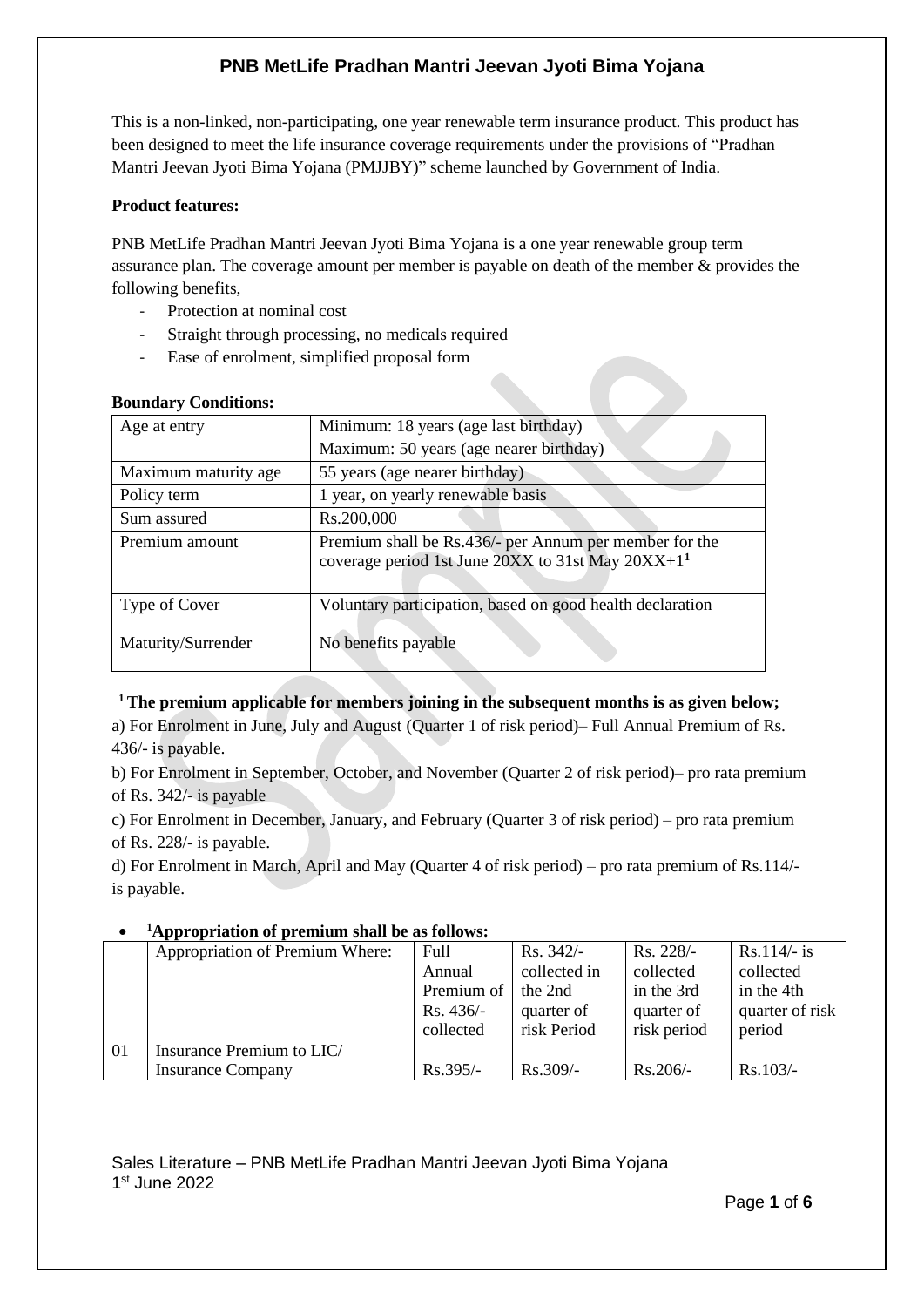| $02^*$ | Commission payable to Business<br>Correspondents, agents, etc. (For<br>new enrolments only) | $Rs.30/-$ | Rs.22.50 | $Rs.15/-$ | Rs.7.50 |
|--------|---------------------------------------------------------------------------------------------|-----------|----------|-----------|---------|
| 03     | Administrative Expenses payable to<br>participating Banks                                   | $Rs.11/-$ | Rs.10.50 | $Rs.7/-$  | Rs.3.50 |

\*The amount of commission payable to Business Correspondents, agents, etc.as specified in item (2) saved in case of voluntary enrolment by an accountholder through electronic means shall be passed on as a benefit to the subscriber by correspondingly reducing the amount of the Insurance Premium payable.

**Death benefit:** In the unfortunate event of the death of the insured member during the period of cover, the sum assured will be paid. Death due to any clause is covered (including suicide) under this product.

A Death benefit of Rs. 200,000 shall be payable to the nominee /beneficiary or legal heir on the death of the Insured member during the policy term and subject to the following:

i. Death benefits payable under Pradhan Mantri Jeevan Jyoti Bima Yojana (PMJJBY) across all bank / Post Office accounts and insurance companies for any insured member shall not exceed Rs. 200,000.

ii. In case a member is covered with multiple insurers through a single or multiple bank/ Post Office accounts and premium is received in respect of all covers, the insurance cover will be restricted to Rs. 200,000 (Rupees two lakhs) by admitting the claim on the first application based on the date of enrolment. In case, a death claim has already been settled by any other insurer in respect of any insured member, PNB MetLife shall not have any liability to admit any claim on the member and shall forfeit the premium(s) received in respect of the said deceased member.

# **Waiting Period:**

The Company will not be liable to make benefit payment under the policy if the death occurs during a waiting period of 30 days for reasons other than accident.

Waiting period applies at individual member level from the member's date of joining. The waiting period applies only once upon 1st time enrolment in the scheme from any insurer and is not reimposed again upon continuous renewal of cover. Individuals who exit the scheme, may re-join the scheme in future by paying the premium, provided they are eligible to join the scheme. The waiting period of 30 days shall apply to such subscribers during the year in which they re-join and shall not be re-imposed upon continuous renewal of cover thereafter.

**Nomination facility:** Nomination will be allowed subject to provisions of Section 39 of the Insurance Act, 1938 as amended from time to time.

**Assignment option:** Assignment shall be allowed under this policy as per the provisions of the Section 38 of the Insurance Act, 1938 as amended from time to time.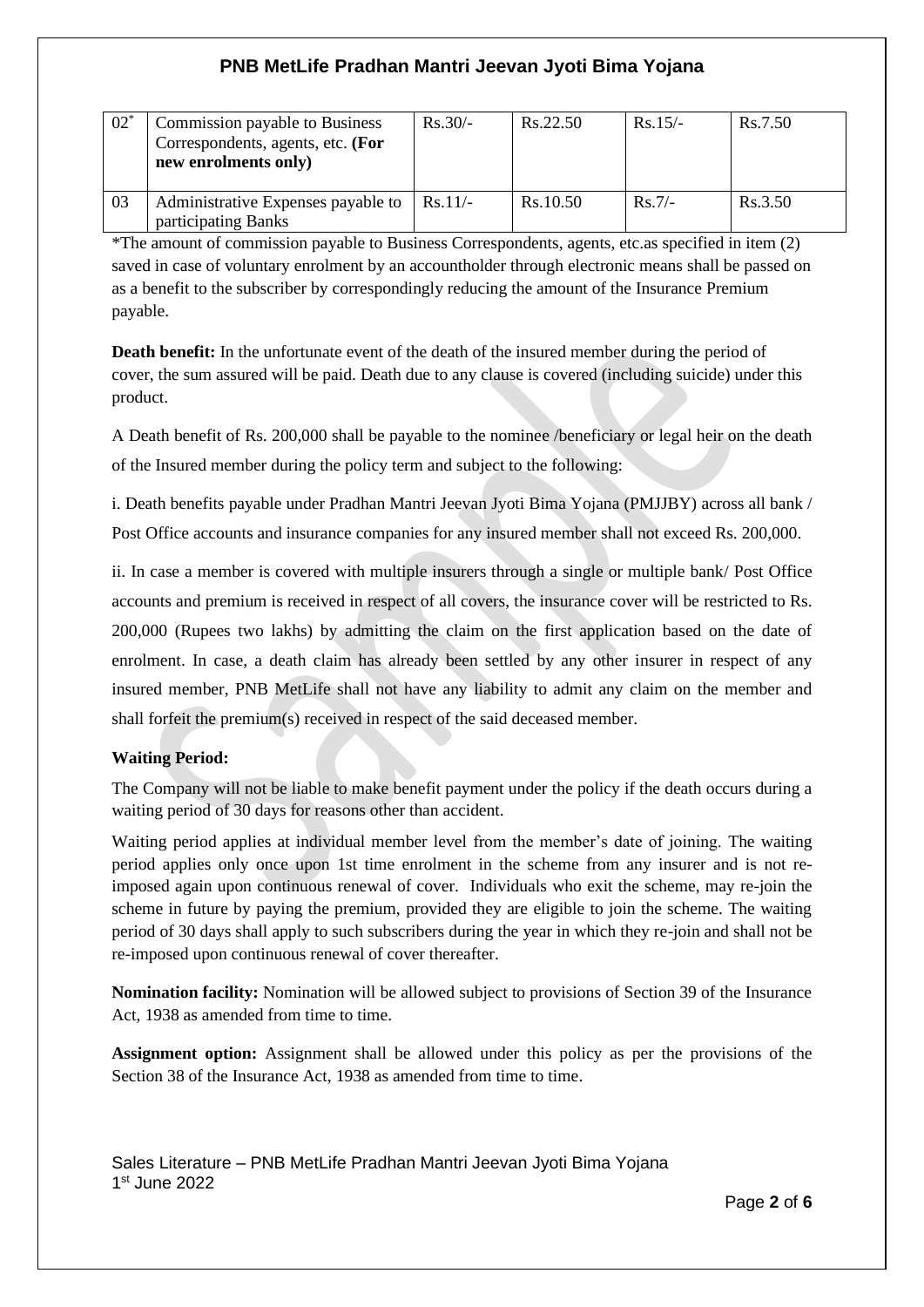**Scheme enrolment:** The scheme enrolment will be on accept/reject basis, subject to completion of the declaration of good health by the proposed life insured if the member is joining the scheme after the permitted enrolment period.

**Termination of cover**: The insurance cover for a member will be terminated on earliest of following,

- The Insured Member's death;
- The date the Insured Member ceases to be an Eligible Member or voluntarily withdraws from the membership;
- The date the member attains age 55 years of age (age nearer birthday), on next annual renewable date.
- On non-payment of premium beyond the grace period
- Voluntary closure of the bank/Post Office account by the member or closure of bank account
- The date on which the claim on the insured member is settled by another bank/Post Office/life insurance company on account of multiple accounts maintained by the insured member & opted for insurance cover under PMJJBY scheme.
- If the insurance cover is ceased due to insufficient balance on due date or due to exit from the scheme, the same can be reinstated on receipt of appropriate premium as mentioned above, subject to the cover being treated as fresh and 30 days lien period.

### **Statutory Warning**

#### **Non-Disclosure:**

### **Section 41 of the Insurance Act, 1938 as amended from time to time states:**

- i. No person shall allow or offer to allow, either directly or indirectly, as an inducement to any person to take out or renew or continue an insurance in respect of any kind of risk relating to lives or property in India, any rebate of the whole or part of the commission payable or any rebate of the premium shown on the policy, nor shall any person taking out or renewing or continuing a policy accept any rebate, except such rebate as may be allowed in accordance with the published prospectuses or tables of the insurer.
- ii. Any Person making default in complying with the provisions of this section shall be punishable with fine which may extend to ten lakh rupees.

### **Section 45 of the Insurance Act, 1938 as amended from time to time states:**

- 1. No policy of life insurance shall be called in question on any ground whatsoever after the expiry of three years from the date of the policy i.e. from the date of issuance of the policy or the date of commencement of risk or the date of revival of the policy or the date of the rider to the policy, whichever is later.
- 2. A policy of life insurance may be called in question at any time within three years from the date of issuance of the policy or the date of commencement of risk or the date of revival of the policy or the date of the rider to the policy, whichever is later, on the ground of fraud; provided that the insurer shall have to communicate in writing to the insured or the legal representatives or nominees or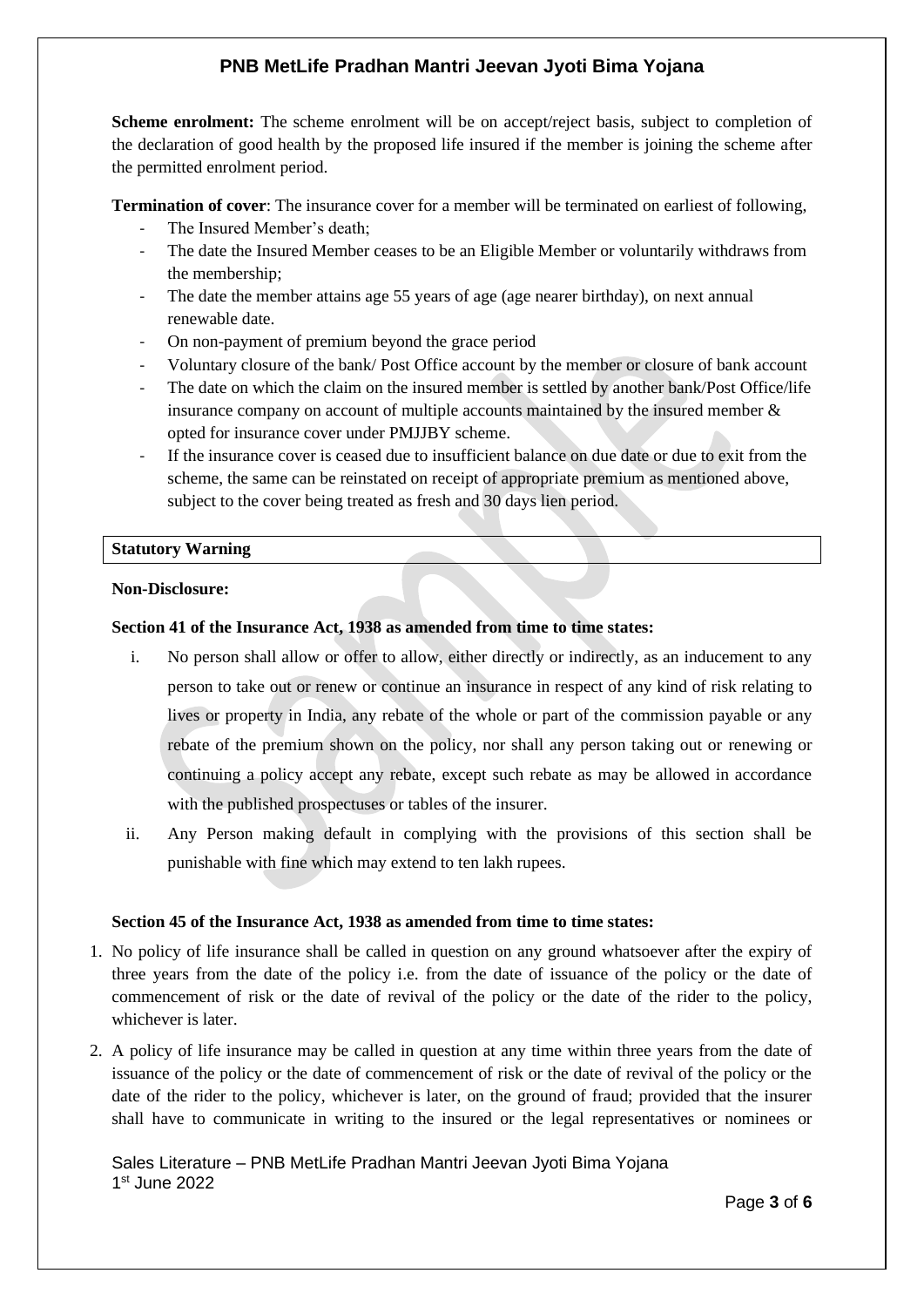assignees of the insured, the grounds and materials on which such decision is based. For the purposes of this sub-section, the expression 'fraud' means any of the following acts committed by the insured or by his agent, with the intent to deceive the insurer or to induce the insurer to issue a life insurance policy:

- a. the suggestion, as a fact of that which is not true and which the insured does not believe to be true;
- b. The active concealment of a fact by the insured having knowledge or belief of the fact;
- c. Any other act fitted to deceive; and
- d. Any such act or omission as the law specifically declares to be fraudulent.

Mere silence as to facts likely to affect the assessment of risk by the insurer is not fraud, unless the circumstances of the case are such that regard being had to them, it is the duty of the insured or his agent, keeping silence to speak, or unless his silence is, in itself, equivalent to speak.

- 3. Notwithstanding anything contained in sub section 2, no insurer shall repudiate a life insurance policy on the ground of fraud if the insured can prove that the misstatement of or suppression of a material fact was true to the best of his knowledge and belief or that there was no deliberate intention to suppress the fact or that such mis-statement of or suppression of a material fact are within the knowledge of the insurer; provided that in case of fraud, the onus of disproving lies upon the beneficiaries, in case the policyholder is not alive. A person who solicits and negotiates a contract of insurance shall be deemed for the purpose of the formation of the contract, to be the agent of the insurer.
- 4. A policy of life insurance may be called in question at any time within three years from the date of issuance of the policy or the date of commencement of risk or the date of revival of the policy or the date of the rider to the policy, whichever is later, on the ground that any statement of or suppression of a fact material to the expectancy of the life of the insured was incorrectly made in the proposal or other document on the basis of which the policy was issued or revived or rider issued; provided that the insurer shall have to communicate in writing to the insured or the legal representatives or nominees or assignees of the insured the grounds and materials on which such decision to repudiate the policy of life insurance is based. In case of repudiation of the policy on the ground of misstatement or suppression of a material fact, and not on ground of fraud, the premiums collected on the policy till date of repudiation shall be paid to the insured or the legal representatives or nominees or assignees of the insured within a period of ninety days from the date of such repudiation. The misstatement of or suppression of fact shall not be considered material unless it has a direct bearing on the risk undertaken by the insurer, the onus is on the insurer to show that had the insurer been aware of the said fact, no life insurance policy would have been issued to the insured.

Nothing in this section shall prevent the insurer from calling for proof of age at any time if he is entitled to do so, and no policy shall be deemed to be called in question merely because the terms of the policy are adjusted on subsequent proof that the age of the life insured was incorrectly stated in the proposal.

Service Tax, as applicable will be charged at the prevailing rate. PNB MetLife reserves the right to levy service tax and also any other taxes as may be applicable from time to time.